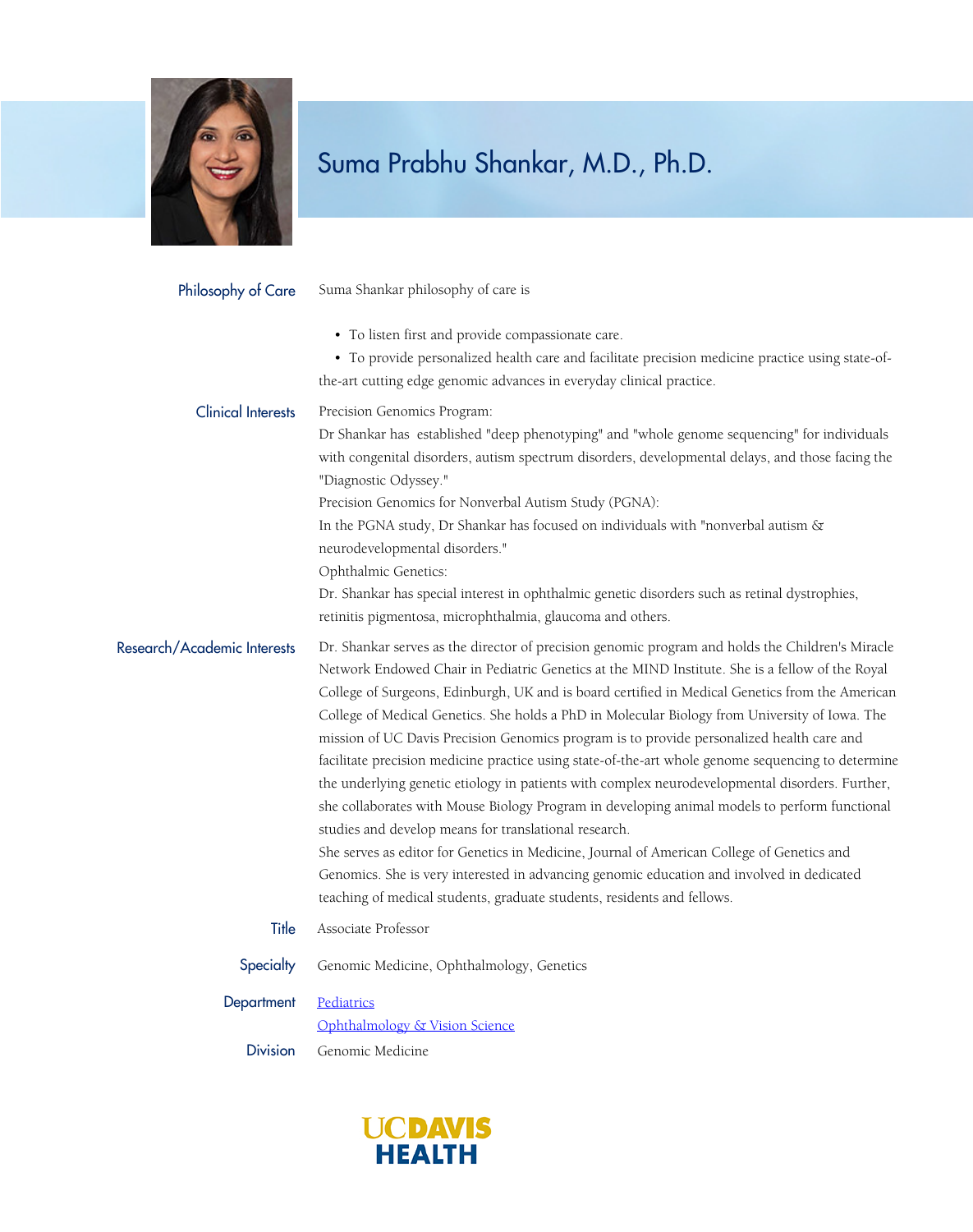

#### Pediatric Ophthalmology

| Center/Program Affiliation        | <b>UC Davis MIND Institute</b>                                                                                           |
|-----------------------------------|--------------------------------------------------------------------------------------------------------------------------|
|                                   | <b>UC Davis Children's Hospital</b>                                                                                      |
| Address/Phone                     | UC Davis MIND Institute, 2825 50th St. Sacramento, CA 95817                                                              |
| <b>Additional Phone</b>           | Clinic Phone: 916-703-0300                                                                                               |
|                                   | Physician Referrals: 800-4-UCDAVIS (800-482-8432)                                                                        |
| Languages                         | Kannada                                                                                                                  |
| Education                         | M.D., Bangalore Medical College, Bangalore India 1990                                                                    |
|                                   | Ph.D., Molecular Biology, University of Iowa, Iowa City IA 2005                                                          |
|                                   | M.B.B.S., Bangalore Medical Collete, Bangalore, India 1989                                                               |
| Residency                         | Ophthalmology, Royal College of Ophthalmologists Affiliated Hospitals, Great Yarmouth,<br>Northampton, England 1992-1995 |
|                                   | Intensive and Coronary Care, St. John's Hospital, Bangalore, India 1990-1991                                             |
|                                   | Medical Genetics, UC San Francisco, San Francisco CA 2007-2009                                                           |
| <b>Fellowships</b>                | Pediatric Ophthalmology, University of Iowa, Iowa City IA 2006-2007                                                      |
| <b>Board Certifications</b>       | American Board of Medical Genetics - Clinical Genetics (M.D.)                                                            |
| <b>Professional Memberships</b>   | American College of Medical Genetics and Genomics                                                                        |
|                                   | American Federation for Medical Research                                                                                 |
|                                   | American Society of Human Genetics                                                                                       |
| <b>Honors and Awards</b>          | Best Poster Award, Genetic Syndromes of the Ras/MAPK Pathway: From Bedside to Bench and<br>Back, Berkeley, CA, 2009      |
|                                   | Henry Christian Award and Certificate of Excellence in Research, American Federation for Medical                         |
|                                   | Research, Chicago, IL, 2009                                                                                              |
|                                   | Western Scholar, Western Society for Pediatric Research, Carmel, CA, 2009                                                |
|                                   |                                                                                                                          |
|                                   | Above and Beyond the Call of Duty, University of Iowa Hospitals and Clinics, Iowa City, IA, 2006                         |
| <b>Select Recent Publications</b> | https://scholar.google.com/citations?user=u6FQarEAAAAJ%26amp%3Bhl=en                                                     |
|                                   |                                                                                                                          |

Germain DP, Hughes DA, Nicholls K, Bichet DG, Giugliani R, Wilcox WR, Feliciani C, Shankar SP, Ezgu F, Amartino H, Bratkovic D, Feldt-Rasmussen U, Nedd K, Sharaf El Din U, Lourenco CM, Banikazemi M, Charrow J, Dasouki M, Finegold D, Giraldo P, Goker-Alpan O, Longo N, Scott CR,

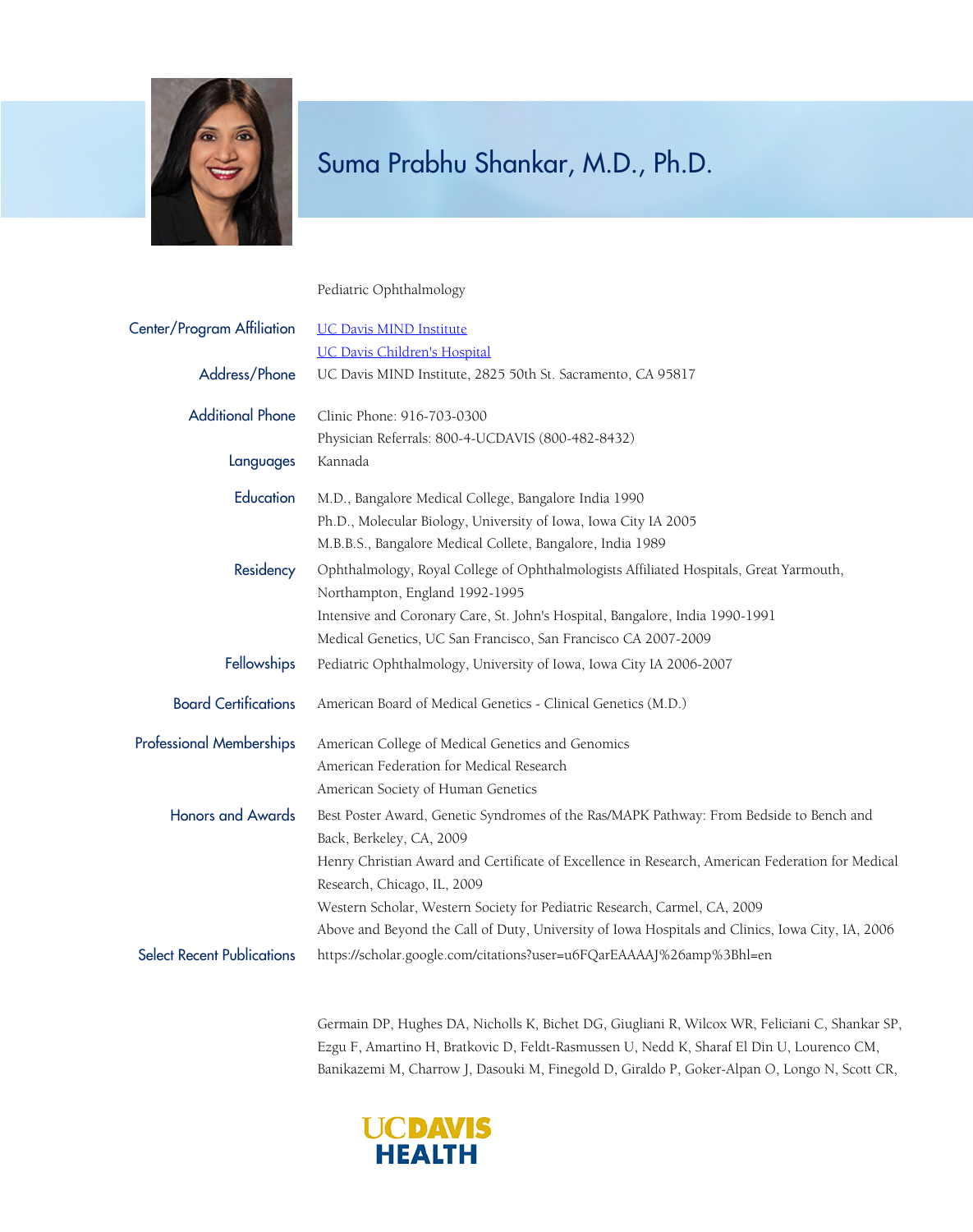

Torra R, Tuffaha A, Jovanovic A,Waldek S, Packman S, Ludington E, Viereck C, Kirk J, Yu J, Benjamin ER, Johnson F, Lockhart DJ, Skuban N, Castelli J, Barth J, Barlow C, Schiffmann R. Treatment of Fabry's Disease with the Pharmacologic Chaperone Migalastat. N Engl J Med. 2016 Aug 11;375(6):545-55. PMID:27509102.

Shankar SP, Hughbanks-Wheaton DK, Birch DG, Sullivan LS, Conneely KN, Bowne SJ, Stone EM, Daiger SP. Autosomal Dominant Retinal Dystrophies Caused by a Founder Splice Site Mutation, c. 828+3A>T, in PRPH2 and Protein Haplotypes in trans as Modifiers. Invest Ophthalmol Vis Sci. 2016 Feb;57(2):349-59. doi:10.1167/iovs.15-16965. PMID:26842753.

Shankar SP, Birch DG, Ruiz RS, Hughbanks-Wheaton DK, Sullivan LS, Bowne SJ, Stone EM, Daiger SP. Founder Effect of a c.828+3A>T Splice Site Mutation in Peripherin 2 (PRPH2) Causing Autosomal Dominant Retinal Dystrophies. JAMA Ophthalmol. 2015 May;133(5):511-7. doi: 10.1001/jamaophthalmol.2014.6115. PMID:25675413.

Mistry PK, Lukina E, Ben Turkia H, Amato D, Baris H, Dasouki M, Ghosn M, Mehta A, Packman S, Pastores G, Petakov M, Assouline S, Balwani M, Danda S, Hadjiev E, Ortega A, Shankar S, Solano MH, Ross L, Angell J, Peterschmitt MJ. Effect of oral eliglustat on splenomegaly in patients with Gaucher disease type 1: the ENGAGE randomized clinical trial. JAMA. 2015 Feb 17;313(7):695- 706. doi:10.1001/jama.2015.459. PMID:25688781.

Pierpont ME, Magoulas PL, Adi S, Kavamura MI, Neri G, Noonan J, Pierpont EI, Reinker K, Roberts AE, Shankar S, Sullivan J, Wolford M, Conger B, Santa Cruz M, Rauen KA. Cardio-faciocutaneous syndrome: clinical features, diagnosis, and management guidelines. Pediatrics. 2014 Oct;134(4):e1149-62. doi:10.1542/peds.2013-3189. Epub 2014 Sep 1. PMID 25180280.

Shankar SP, Fingert JH, Carelli V, Valentino ML, King TM, Daiger SP, Salomao SR, Berezovsky A, Belfort R Jr, Braun TA, Sheffield VC, Sadun AA, Stone EM. Evidence for a novel x-linked modifier locus for leber hereditary optic neuropathy. Ophthalmic Genet. 2008 Mar;29(1):17-24. doi: 10.1080/13816810701867607. PMID:18363168.